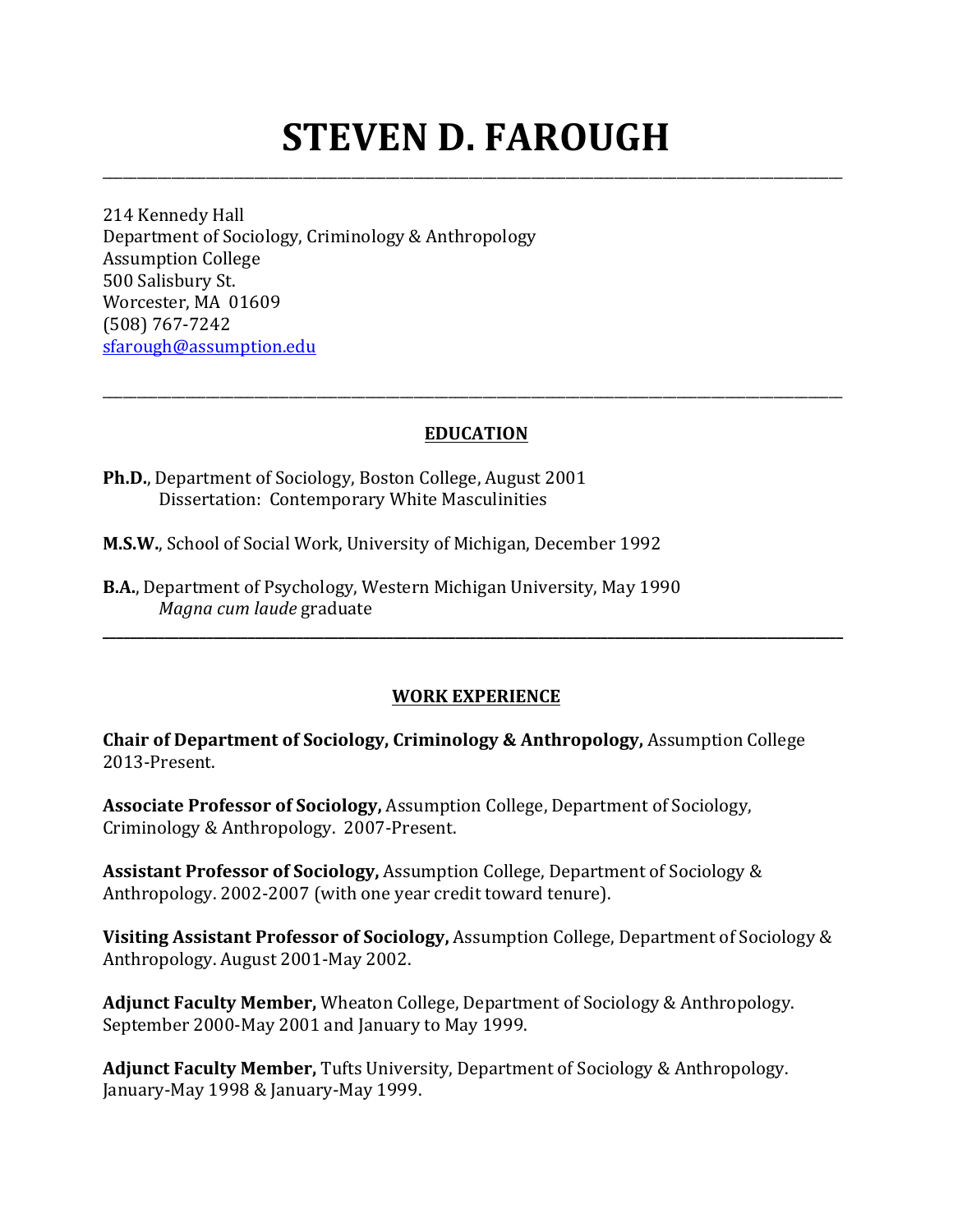Adjunct Faculty Member, University of Massachusetts-Lowell, Department of Sociology. January-May 1997.

**Teaching Fellow,** Boston College, Department of Sociology. September 1994-December 1998.

#### **PUBLICATIONS**

**\_\_\_\_\_\_\_\_\_\_\_\_\_\_\_\_\_\_\_\_\_\_\_\_\_\_\_\_\_\_\_\_\_\_\_\_\_\_\_\_\_\_\_\_\_\_\_\_\_\_\_\_\_\_\_\_\_\_\_\_\_\_\_\_\_\_\_\_\_\_\_\_\_\_\_\_\_\_\_\_\_\_\_\_\_\_\_\_\_\_\_\_\_\_\_\_\_\_\_\_\_\_\_\_\_\_\_**

- (2015) "Stay-at-Home Fathers: Are Domestic Men Bucking Hegemonic Masculinity?" in Donna King and Catherine G. Valentine (eds.) *Letting Go: Feminist and Social Justice Insight and Activism.* Nashville, TN: Vanderbilt University Press. Ch. 11 pp. 139-151
- (2015) "The End of Men? Why Male Advantages Continue after the Women's Movement and Why Men Should Support Gender Equality" in Harvey, C. & Allard, M. (eds.) *Understanding and Managing Diversity: Readings, Cases, & Exercises.* 6th edition. Ch. 20. Upper Saddle River, NJ: Prentice Hall.
- (2014) "White Masculinities in the Age of Obama: Rebuilding or Reloading?" Amílcar Barreto and Richard O'Bryant (eds.) *American Identity in the Age of Obama* New York: Routledge. Pp. 152-174
- (2011) "The Paradox of Male Privilege" in Harvey, C. & Allard, M. (eds.) *Understanding* and Managing Diversity: Readings, Cases, & Exercises. 6th edition. Upper Saddle River, NJ: Prentice Hall. Ch. 23
- (2010) "The Social Geographies of White Masculinities" in O'Donnell, M. (ed.) *Structure and Agency*. Vol. 3 pp. 279-301 [Reprint of article published in *Critical Sociology*]
- (2006) "Believing is Seeing: The Matrix of Vision & White Masculinities" *Journal of Contemporary Ethnography.* Volume 35 (1): 51-83
- (2006) "What Are You Lookin' At? The Oppositional Gaze, Intersectionality, and the Social Geographies of White Masculinities" in Pfohl, S., Van Wagenen, A., Arend, P., Brooks, A. and Leckenby, D. (eds.) *History, Culture, and Power.* Boston, MA: Brill Academic Publishers. [Chapter originally appeared in *Critical Sociology*]
- (2005) "The Negative Consequences of Male Privilege" in Harvey, C. & Allard, M. (eds.) *Understanding and Managing Diversity: Readings, Cases, & Exercises.* 3<sup>rd</sup> edition. Upper Saddle River, NJ: Prentice Hall.
- (2004) "The Social Geographies of White Masculinities" *Critical Sociology*. Vol. 30, Issue 2. pp.241-264.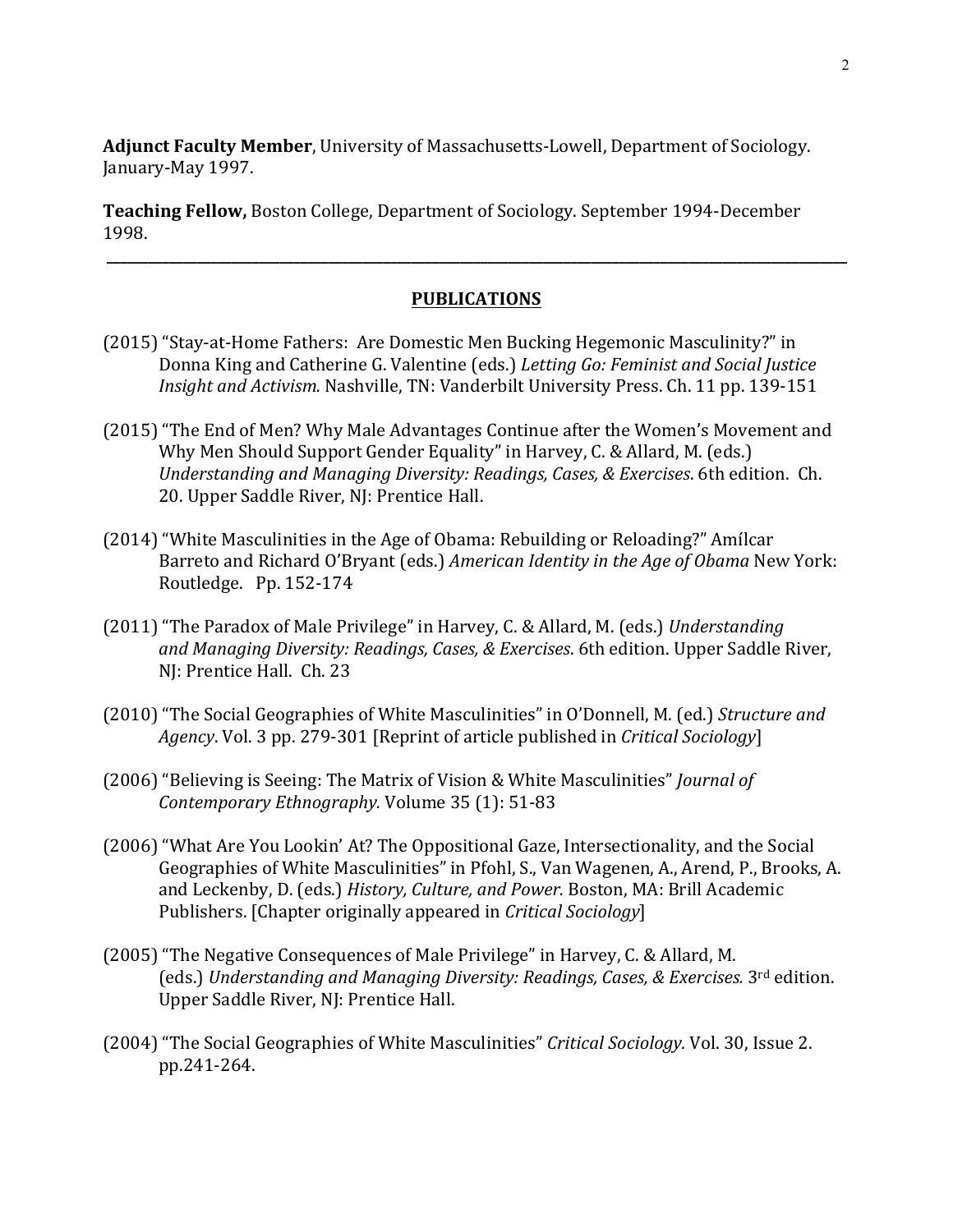- (2003) "Structural Aporias & White Masculinities: White Men Confront the White Male Privilege Critique" Race, Gender, & Class. Vol. 10, No. 4, pp. 38-53.
- (2003) "Book Review: Andrew Ross *Real Love: In Pursuit of Cultural Justice.*" *Contemporary Justice Review.* Vol. 6, No. 1 pp. 91-93.
- (2002) "Book Review: Bob Pease Recreating Men: Postmodern Masculinity Politics" Gender & *Society.* Vol. 16, No. 4 August 2002. pp. 565-566.
- (2000) "Sociological Autobiography, Using Visuals" in Marybeth C. Stalp & Julie Childers (eds.) *Teaching Sociological Concepts and the Sociology of Gender.* Washington, D.C.: ASA Teaching Resources.
- (1999) "Multicultural Consumption in the US Suburb" in *Passages: Journal of Transnational and Transcultural Studies.* Vol. 1 (2), pp. 253-277.

## **WORKS IN PROGRESS**

\_\_\_\_\_\_\_\_\_\_\_\_\_\_\_\_\_\_\_\_\_\_\_\_\_\_\_\_\_\_\_\_\_\_\_\_\_\_\_\_\_\_\_\_\_\_\_\_\_\_\_\_\_\_\_\_\_\_\_\_\_\_\_\_\_\_\_\_\_\_\_\_\_\_\_\_\_\_\_\_\_\_\_\_\_\_\_\_\_\_\_\_\_\_\_\_\_\_\_\_\_\_\_\_\_\_\_

"Do Men Mother, Father or Parent? Stay-at-Home Fathers in the At-Home Community" (Under Review at *Men & Masculinities*)

"The Obama Presidency and the Political Economy of Stay-at-Home Fathers" (book chapter under review for an anthology on President Obama and Gender by Amílcar Barreto and Richard O'Bryant (eds.)

Book Manuscript: The Politics of Playdates: Stay-at-Home Fathers, Masculinity and Sexuality in *Domesticity.*

#### **PROFESSIONAL PRESENTATIONS**

"White Masculinities in the Age of Obama: Rebuilding or Reloading?" American Identity in the Age of Obama, The Amilcar Cabral Center in the John D. O'Bryant African American Institute, Northeastern University, Boston, MA, March 25, 2011.

"Anti-Death Penalty Activism as 'Pro-Life': The Question of Morality in the Fight to Overcome State-Sanctioned Death" Keynote Address to the Spare Change Social Justice Retreat. Oakhurst Retreat Center, 120 Hill St. Whitinsville, MA, January 29, 2006.

"Solidarity Through Service: Toward a Nomadic Consciousness" Keynote Address to Associate Missionaries of the Assumption, Assumption College, 50 Old English Rd., Worcester, MA 01609, August 20, 2005.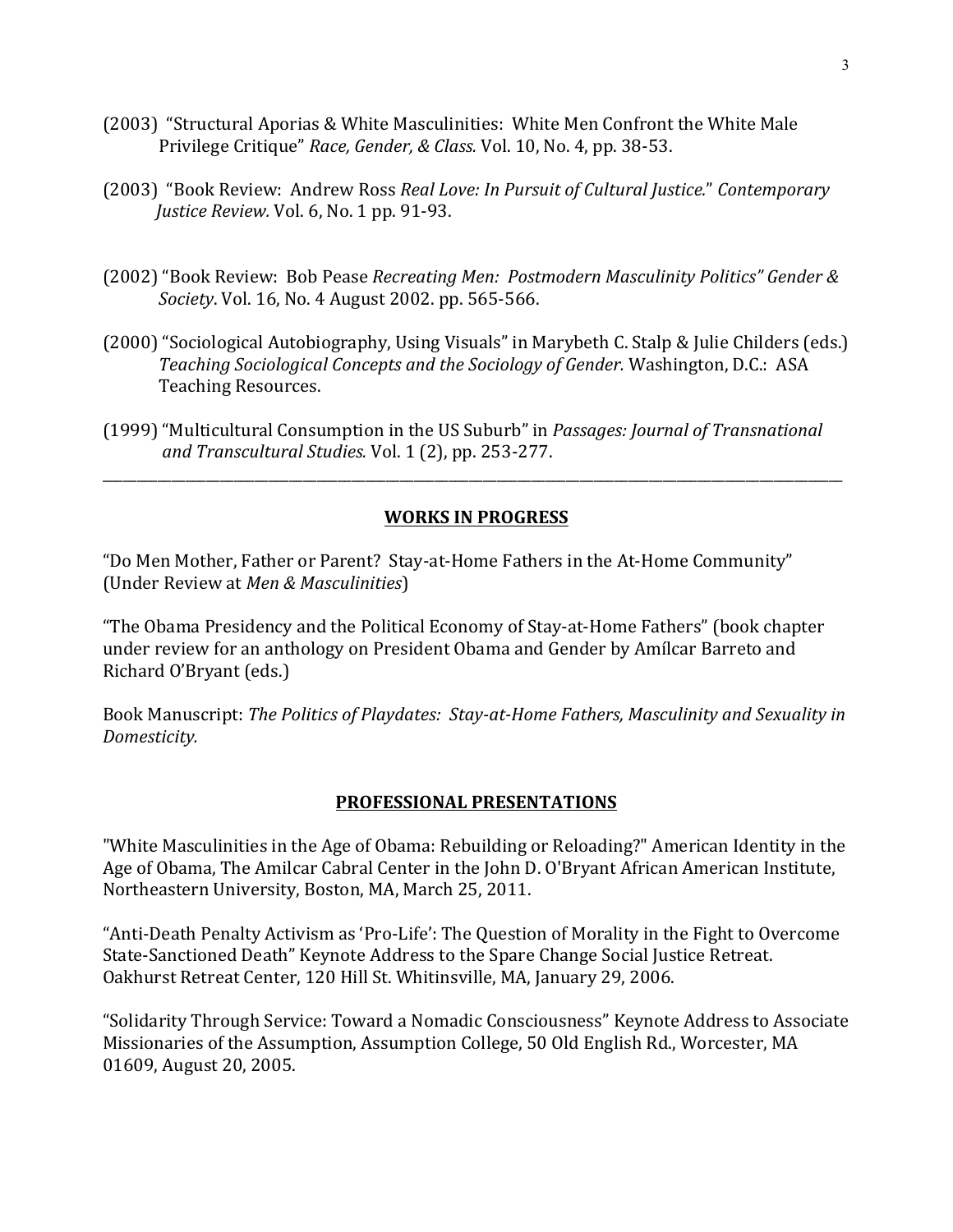"Putting Ideas into Action: An Awakening" Keynote Address to the Spare Change Social Justice Retreat. Oakhurst Retreat Center, 120 Hill St. Whitinsville, MA, February 6, 2005.

"What Are You Lookin' At? The Male Gaze Turned on Other Men" Annual Meetings of the Society for the Study of Social Problems (SSSP), Cathedral Hill Hotel, San Francisco, CA, August 15, 2004.

"Power as Patterned Irregularities: Theorizing Power at the Intersections Between Everyday Life & Social Structure" Annual Meetings of the Society for the Study of Study of Symbolic Interactionism (SSSI), Villa Florence Hotel, San Francisco, CA, August 14, 2004.

"Making Whiteness Visible: White Masculinity, Invisibility and Privilege" Needham Room, Olin Hall, Babson College, Babson Park, MA, December 3, 2003.

"Rethinking Power: Symbolic Interactionism, Poststructuralism and the Micro/Macro Link" for Annual Meetings of the Society for the Study of Study of Symbolic Interactionism (SSSI), Sheraton Atlanta Hotel, Atlanta, Georgia, August 16 & 17, 2003.

"Becoming Sovereign: Individualism, Liberal Humanist Discourse, & White Masculinities" for the Eastern Sociological Society, Loews Philadelphia Hotel, Philadelphia, PA, February 27-March 2, 2003.

"Seeing Race & Gender: White Masculinities & the Visual Interpretation of Racialized and Gendered Phenomena" for the SSSI Couch/Stone Symposium at Arizona State University, Tempe, AZ, February 7-8, 2003.

"Structural Aporias & White Male Privilege" for the American Sociological Association Conference, Chicago, Illinois August 13-19, 2002.

"Arab American Discrimination After September  $11<sup>th</sup>$ ." Talk given for the Worcester High School Consortium Humanity Series. Assumption College, April 3, 2002.

"That's where it all begins': White Masculinities, Visual Perception & Photo-ethnography" for the QAC 2000 Conference at University of New Brunswick, Fredericton, New Brunswick, Canada, May 18-21, 2000.

"It's not my fault that slavery happened': Narrative, Discourse, Genealogy  $&$  White Masculinity" for the SSSI Couch/Stone Symposium at Dolphin Beach Hotel, St. Petersburg Beach, FL, January26-31, 2000.

"Social Change and White Studies: Can Discourses on Whiteness Work Against Racism?" for the Society for the Study of Social Problems (SSSP) conference at Hotel Nikko, San Francisco, CA, August 20-22, 1998.

"White Guys in Space: Locating White Male Narratives in the Current Sociohistorical Context of Race" for the Reflecting Social Life: Analysis and Interpretation in Qualitative Research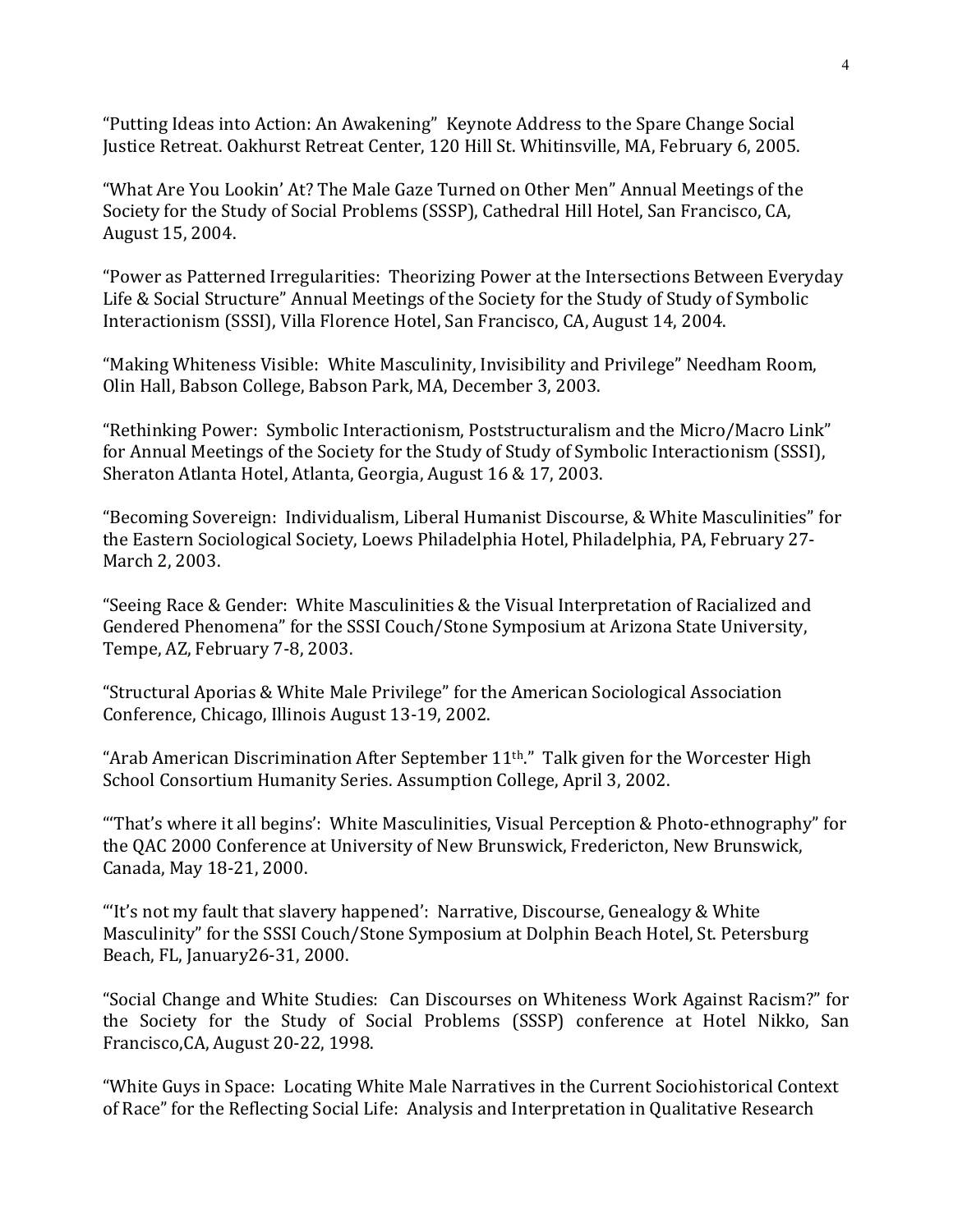Conference. Ontario Institute of Studies in Education, University of Toronto, Ontario, Canada, May 14-17, 1998.

"Discourse, Space, Form & Identity: Explorations into the Social Construction of Suburban White Masculinity" for the Society for the Study of Social Problems (SSSP) conference at the Metropolitan Chestnut Park Hotel, Toronto, Ontario, Canada, August 8-10, 1997.

"Poststructuralism and the Euroamerican Consumption of Racialized Images: A Question of Good or Bad Representations?" for the Society for the Study of Social Problems (SSSP) conference at The Crowne Plaza Hotel, New York, NY. August 15-17, 1996.

"The Cultural Economy" for the Multiculturalism & Transnationalism conference at University of Massachusetts-Lowell. Lowell, MA. October 14-16, 1994.

"Housing Rights in Managua, Nicaragua" for the Midwest Nicaragua Network conference at DePaul University, Chicago, IL. January 17, 1993.

## **COMPETITIVE AWARDS**

**Course Reduction Grant.** Awarded by the Faculty Development Committee for a one-course reduction for 2012-2013 and 2013-2014 academic vears.

**Summer Honors Fellowship Award.** Summer research stipend, including Honors student research assistant for Summer 2012. Stipend \$3,500

**Faculty Development Grant.** Awarded for transcription costs of thirty-four intensive interviews of stay-at-home fathers. The award provided a stipend of \$3,500 for the 2008-2009 academic year.

**Faculty Development Grant.** For work on an anthology with Deborah Kisatsky (History) and Regina Edmonds (Psychology) that addresses women in a global context. The award provides a stipend of  $$6,700$  ( $$2,000$  per person with  $$700$  for copying expenses) for the 2006-2007 academic year.

**Boston College Dissertation Fellowship.** A competitive dissertation fellowship for the 1999-2000 academic year. The award provides a stipend of \$15,000.

**Benedict S. Alper Graduate Fellowship.** An academic excellence and financial need fellowship for the  $1997-1998$  school year. The award provides a stipend of \$8000.

# **PROFESSIONAL ASSOCIATIONS**

\_\_\_\_\_\_\_\_\_\_\_\_\_\_\_\_\_\_\_\_\_\_\_\_\_\_\_\_\_\_\_\_\_\_\_\_\_\_\_\_\_\_\_\_\_\_\_\_\_\_\_\_\_\_\_\_\_\_\_\_\_\_\_\_\_\_\_\_\_\_\_\_\_\_\_\_\_\_\_\_\_\_\_\_\_\_\_\_\_\_\_\_\_\_\_\_\_\_\_\_\_\_\_\_\_\_\_